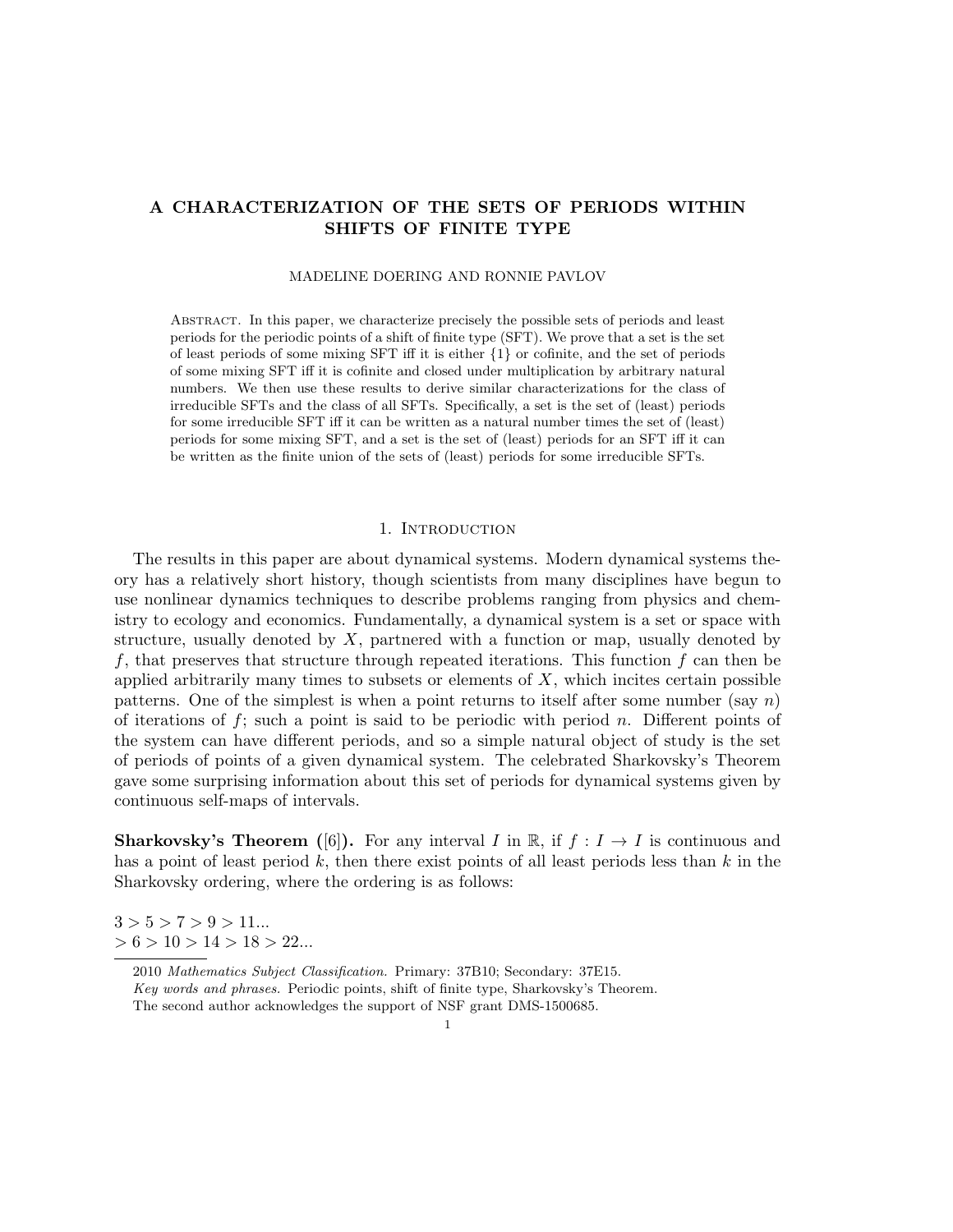*>* 12 *>* 20 *>* 28 *>* 36 *>* 44*... ... ... >* 16 *>* 8 *>* 4 *>* 2 *>* 1.

In particular, Sharkovsky's Theorem implies that for any such *f*, the set of natural numbers which are least periods of periodic points for *f* is a downward closed set with respect to the Sharkovsky ordering. In fact, examples are also constructed in [6] which, given any such (nonempty) downward closed set, yield *f* which realizes that set as the least periods of periodic points. This then yields a complete characterization of which sets can appear as the sets of least periods for such *f*. The goal of the present work is to obtain such a characterization for a completely different class of dynamical systems, called the shifts of finite type.

Here we step into the realm of symbolic dynamics. For symbolic dynamical systems, one begins with a finite set of symbols called the alphabet and denoted by *A*. Elements of *A* are called letters and can be combined to form "words" or "blocks." A symbolic dynamical system, or shift space, is a subset of all possible bi-infinite sequences created with the alphabet *A* based on a collection of "forbidden blocks"  $\mathcal{F}$ , essentially rules on what words or symbols can and cannot appear in these bi-infinite sequences. For shift spaces, the dynamics are always given by the shift map  $\sigma$ , which shifts a sequence in the space one unit to the left. A shift space described by a finite set of forbidden blocks is called a shift of finite type (SFT). An example of an SFT would be where *X* is the set of all binary sequences with no two 1s next to each other, induced by  $\mathcal{F} = \{11\}$ . This is known as the golden mean shift. Because they have a simple representation using a finite, directed graph (see Section 3), SFTs are attractive to study, as questions about the SFT can typically be phrased as questions about the graph which can be translated back to the original shift.

A periodic point of a shift space is just a bi-infinite sequence made only of a word *w* of length *p* repeated bi-infinitely with no additional words, which is then said to have period *p*. In this work, we study periodic points in SFTs as, though they are in some sense the "simplest" shifts, they play an important role in dynamical systems by facilitating the study of more complex systems. The main results of this work are a characterization for shifts of finite type analogous to Sharkovsky's Theorem, along with a corresponding characterization for the sets of (not necessarily least) periods for shifts of finite type. Unlike the  $f: I \to I$  case above, our characterizations do not come from any ordering of N, but rather from structural properties of the sets.

**Theorem 1.1.** *A set S is closed under*  $\mathbb{N}$ *-multiples and cofinite if and only if*  $\exists$  *a topologically mixing SFT such that S is the set of periods of its periodic points.*

**Theorem 1.2.** *A set R can be written as*  $p \cdot S$ *, where*  $p \in \mathbb{N}$  *and S is a cofinite set which is closed under* N*-multiples, if and only if ∃ a topologically transitive SFT such that R is the set of periods of its periodic points.*

**Theorem 1.3.** *A set Q can be written as*  $\bigcup_{i=1}^{n} p_i \cdot S_i$  *for some*  $p_i \in \mathbb{N}$  *and cofinite sets S<sup>i</sup> which are closed under* N*-multiples if and only if ∃ an SFT such that Q is the set of periods of its periodic points.*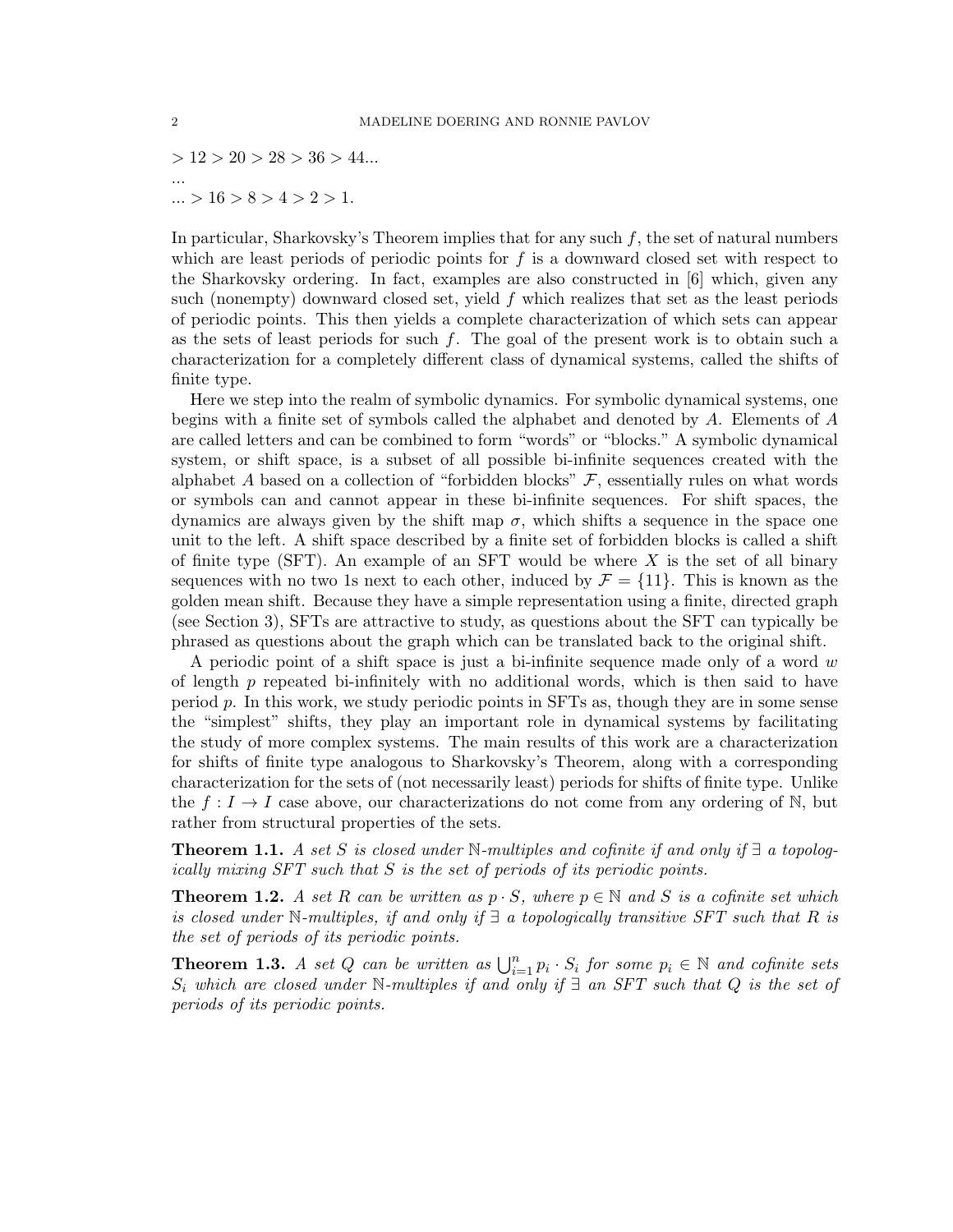**Theorem 1.4.** *A set S is either*  $\{1\}$  *or cofinite if and only if*  $\exists$  *a topologically mixing SFT such that S is the set of least periods of its periodic points.*

**Theorem 1.5.** A set R is either a singleton or can be written as  $p \cdot S$ , where  $p \in \mathbb{N}$  and *S is a cofinite set, if and only if ∃ a topologically transitive SFT such that R is the set of least periods of its periodic points.*

**Theorem 1.6.** A set Q can be written as  $U \cup \bigcup_{i=1}^{n} p_i \cdot S_i$  for some finite set  $U, p_i \in \mathbb{N}$ , *and cofinite sets Si, if and only if ∃ an SFT such that Q is the set of least periods of its periodic points.*

In addition to the relation to Sharkovsky's theorem already outlined, these results also connect to other characterizations of various other important objects for SFTs, most notably topological entropy ([4]) and the Artin-Mazur zeta function ([3]). The latter is most relevant to our work, due to the connection of the zeta function to periodic points. The zeta function is a formal power series defined by

$$
\zeta(z) = \exp\left(\sum_{n=1}^{\infty} p_n \frac{z^n}{n}\right),\,
$$

where  $p_n$  is the number of points of period  $n$  in the system. For SFTs, the zeta-function always has the form  $\frac{1}{p(z)}$  for some polynomial *p* (see [1]), and the classification from [3] is in terms of these  $p(z)$ , more specifically in terms of the sets of non-zero complex numbers (with multiplicity) which can be realized as the roots of such  $p(z)$ . Relevant for this work is the fact that knowledge of the zeta function is theoretically equivalent to knowledge of  $p<sub>n</sub>$ for all *n*, and the set of periods is the set of exponents with positive coefficients. Therefore, theoretically speaking, the classification from [3] contains enough information to derive a classification of the sets of periods for SFTs. However, practically speaking, it is not at all simple to turn information about roots of  $p(z)$  into information about the set of exponents with positive coefficients for the power series expansion of  $\frac{1}{p(z)}$ .

Finally, we note that the possible sets for a generalized notion of least periods for multidimensional SFTs (which consist of  $\mathbb{Z}^d$ -indexed arrays of letters rather than sequences) were recently characterized in [2]. As is often the case for multidimensional SFTs, their characterization is in recursion-theoretic terms and much more complicated than the ones we derive in one dimension. It is noted in [2] that the set of least periods for a (onedimensional) SFT must be semi-linear, and this is true. However, as our results show, not all semi-linear sets are realizable in this way; for instance, the set of positive odd integers is not the set of least periods of any (one-dimensional) SFT. It is strange that the much more complicated and difficult results of [2] appeared even though the one-dimensional characterization does not seem to be present anywhere in the literature; we hope that our results fill this gap.

## 2. Definitions

**Definition 1.** *A topological dynamical system is a pair* (*X, T*) *where X is a compact metric space and*  $T: X \to X$  *is a continuous map.*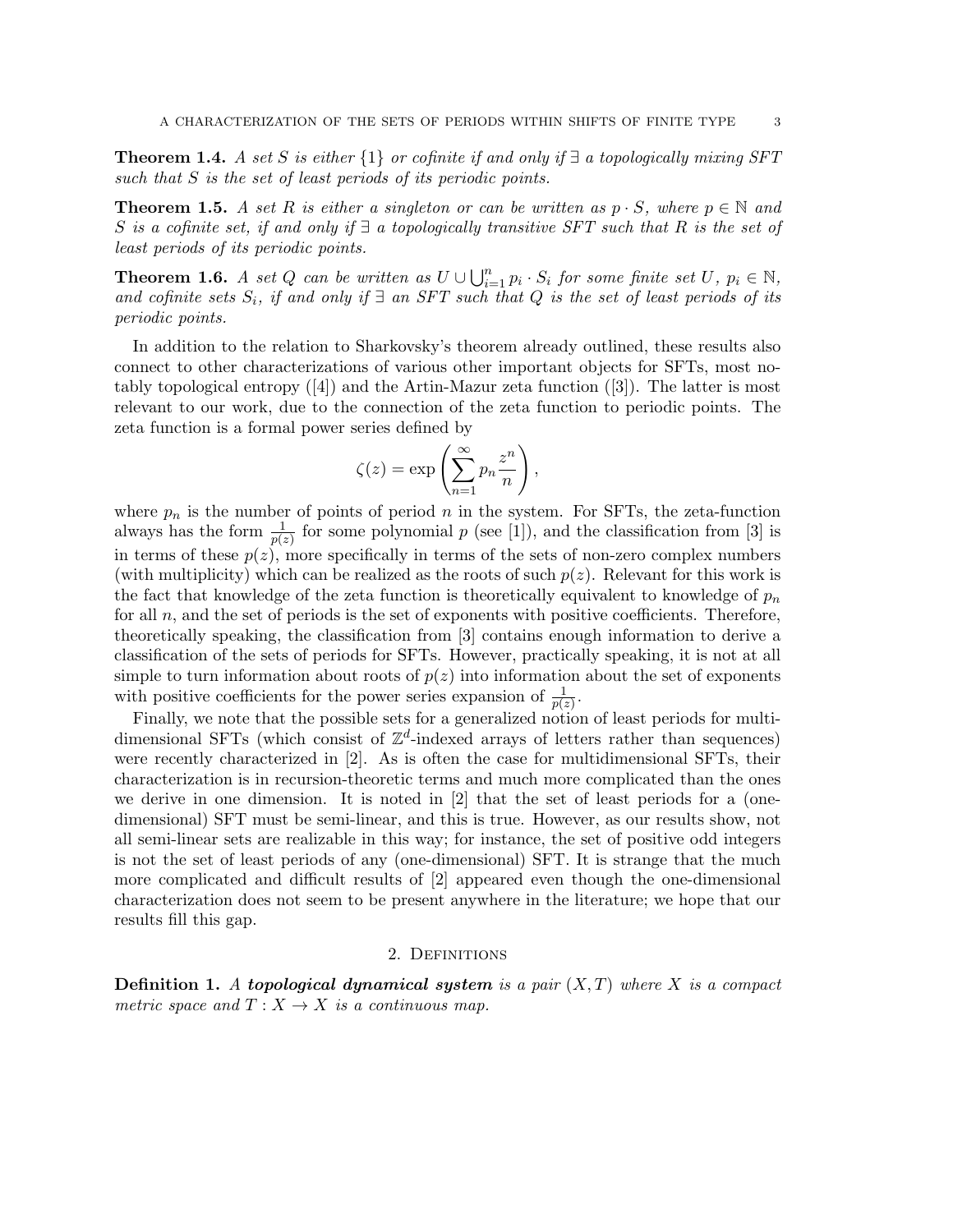**Definition 2.** *For any finite set of symbols, A (which we call an alphabet), the full A***shift** is the collection  $A^{\mathbb{Z}} = [x = (x_i)_{i \in \mathbb{Z}} : x_i \in A$  for all  $i \in \mathbb{Z}$  of all bi-infinite sequences *of symbols from A.*

**Definition 3.** The **shift map**  $\sigma$  on the full shift  $A^{\mathbb{Z}}$  maps a point x to the point  $y = \sigma(x)$ *whose i*th coordinate  $y_i$  *is*  $x_{i+1}$ *, the*  $(i + 1)$ *th coordinate of*  $x$ *.* 

**Definition 4.** *A point x is periodic for*  $\sigma$  *if*  $\sigma^n(x) = x$  *for some*  $n \geq 1$ *. x is said to have period n under*  $\sigma$ *.* 

**Definition 5.** *For a point x that is periodic, the smallest positive integer n for which*  $\sigma^n(x) = x$  *is the least period of <i>x*.

**Definition 6.** *Let* (*X, T*) *and* (*Y, S*) *be two topological dynamical systems.* (*X, T*) *and*  $(Y, S)$  are *conjugate* if there exists between them a homeomorphism  $h: X \rightarrow Y$  such that  $h(T(x)) = S(h(x))$  *for all*  $x \in X$ *.* 

We note that if  $(X, T)$  and  $(Y, S)$  are conjugate via  $h: X \to Y$ , then  $T^n x = x$  iff  $S<sup>n</sup>h(x) = h(x)$ , and so conjugacy preserves the number of points of (least) period *n* in any dynamical system.

**Definition 7.** *A shift* **space** is a subset X of a full shift  $A^{\mathbb{Z}}$  such that for some collection *F* of forbidden blocks over  $A$ ,  $X = X(F)$ , the set of all possible bi-infinite sequences that *do not contain any blocks from F.*

Whenever *X* is a shift space,  $(X, \sigma)$  is a topological dynamical system when *X* is given the induced product topology from  $A^{\mathbb{Z}}$ .

**Definition 8.** A shift of finite type is a shift space equal to  $X(F)$  for some finite *collection of forbidden blocks.*

**Definition 9.** *The language is the set of all possible blocks of length*  $n \in \mathbb{N}$  *of a shift* space  $X$ *, denoted*  $B(X)$ *.* 

**Definition 10.** *A shift space*  $X$  *is irreducible if for every ordered pair of blocks*  $u, v \in$  $B(X)$  *there exists*  $w \in B(X)$  *such that*  $u w v \in B(X)$ *.* 

**Definition 11.** *A shift space X is mixing if, for every ordered pair*  $u, v \in B(X)$ , there is *an N such that for each*  $n \geq N$  *there exists*  $w \in B_n(X)$  *such that*  $u w v \in B(X)$ *.* 

**Definition 12.** *A* graph *G* consists of a finite set  $V = V(G)$  of vertices (or states) *together with a finite set*  $E = E(G)$  *of edges. All of the graphs discussed in this paper are directed graphs, meaning that each edge goes from one vertex to another, called the initial and terminal vertices of the edge, respectively.*

**Definition 13.** A cycle C of an arbitrary graph G is called **non-elementary** if C is com*prised of a single smaller cycle followed two or more times. A cycle is called elementary if it is not non-elementary.*

**Definition 14.** *A graph G is irreducible if for every ordered pair of vertices I and J there is a path in G starting at I and terminating at J.*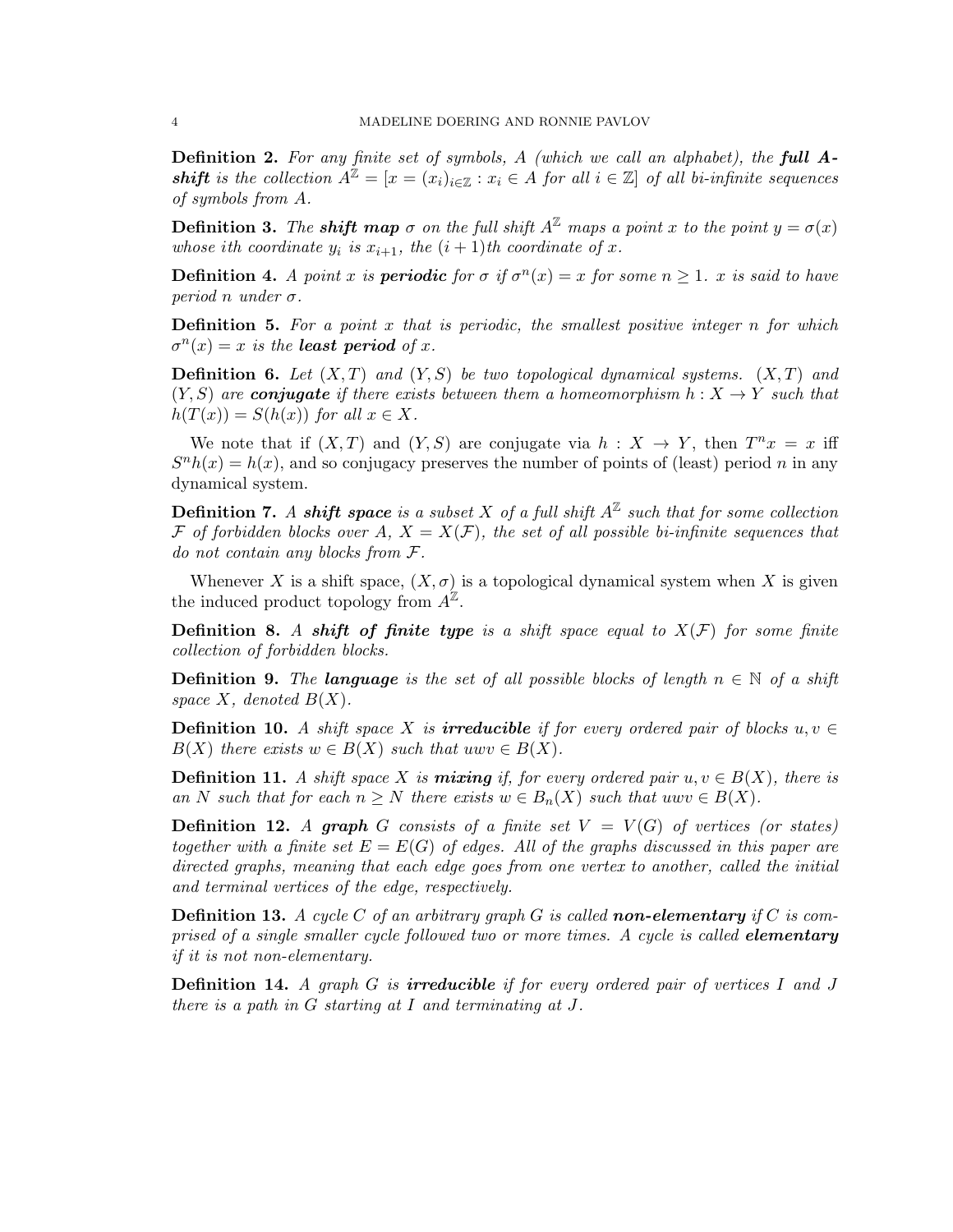**Definition 15.** *Given an irreducible graph G, the period of G, denoted per*(*G*)*, is the greatest common divisor of its cycle lengths.*

**Definition 16.** An irreducible graph is **aperiodic** if  $per(G) = 1$ .

**Definition 17.** *A graph is primitive if it is irreducible and aperiodic.*

**Definition 18.** *A set S is closed under* N-multiples if for all  $n \in S$ , mn is also in S *for all*  $m \in \mathbb{N}$ *.* 

## 3. Preliminaries

The following theorems, definitions, and descriptions are used extensively in the proofs of our results. We will see that any SFT can be studied by way of an associated graph, every graph can be broken down into primitive pieces, and from these primitive graphs we can build our results.

**Definition 19.** For an arbitrary graph *G* with set of edges  $E(G)$ , the **edge shift**  $\chi_G$ , is *the shift space over the alphabet*  $A = E(G)$  *consisting of all bi-infinite sequences of edges which are connected end-to-end in G.*

By Proposition 2.2.6 from [5], for any graph *G*, the associated edge shift  $\chi_G$  is an SFT. Surprisingly, every SFT can also be depicted as a graph.

**Proposition 3.1.** *For any SFT X, there exists a graph G such that X is conjugate to the edge shift*  $\chi_G$ *. In addition, if*  $X$  *is transitive, then*  $G$  *can be taken to be irreducible, and if X is mixing, then G can be taken to be primitive.*

*Proof.* The first sentence follows from Theorem 2.3.2 from [5]. The reader may check that the remaining statements hold for the construction done there.

This then allows a connection to be made between the periodic points of an SFT and the cycle lengths of its associated graph *G*:

**Proposition 3.2.** For any SFT X, there exists a graph G such that for all  $p \in \mathbb{Z}$ , the *number of points of (least) period p in X equals the number of (elementary) cycles of length p in G.*

**Proposition 3.3.** *For any topologically transitive SFT X, there exists an irreducible graph G* such that for all  $p \in \mathbb{Z}$ , the number of points of (least) period p in X equals the number *of (elementary) cycles of length p in G.*

**Proposition 3.4.** *For any topologically mixing SFT X, there exists a primitive graph G such that for all*  $p \in \mathbb{Z}$ , the number of points of (least) period p in X equals the number of *(elementary) cycles of length p in G.*

*Proof.* By Proposition 3.1, for any SFT *X* we can find a graph *G* such that  $X \cong \chi_G$ . Then by Proposition 2.2.12 from [5], the number of cycles of length *m* in *G* is equal to the number of points in the edge shift  $\chi_G$  with period *m*. To prove this, Lind and Marcus use an object called the adjacency matrix, but we will not need this object in our work. *X* is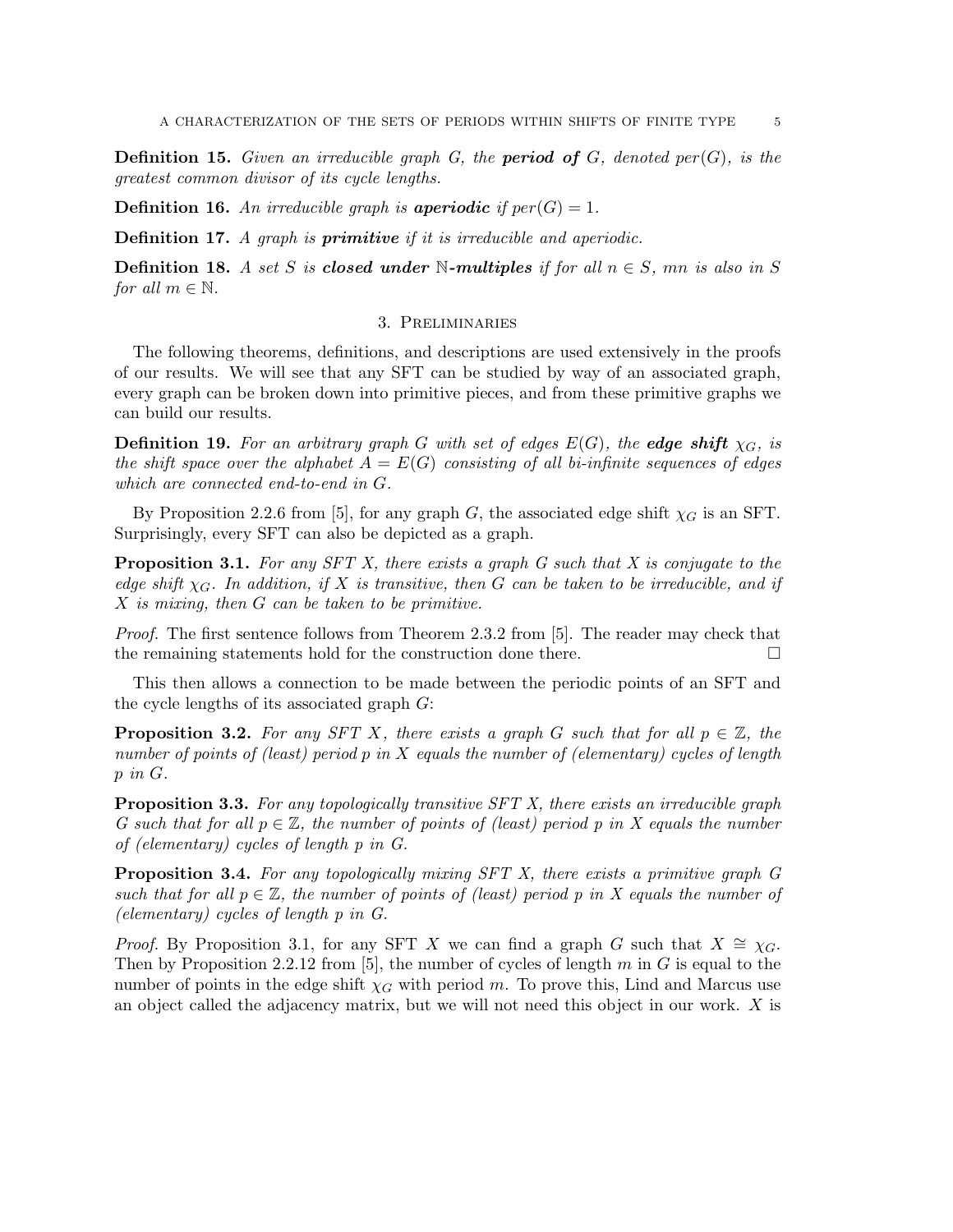conjugate to  $\chi_G$ , and as we defined, conjugacy preserves periodic points, completing the proof. The proofs of Propositions 3.3 and 3.4 follow similarly.  $\Box$ 

Thus, in light of Propositions 3.1 - 3.4, the following six theorems are equivalent to Theorems 1.1 - 1.6:

**Theorem 3.5.** *A set S is closed under* N*-multiples and cofinite if and only if ∃ a primitive graph G such that S is the set of cycle lengths in G.*

**Theorem 3.6.** *A set R can be written as*  $p \cdot S$ *, where*  $p \in \mathbb{N}$  *and S is a cofinite set which is closed under* N*-multiples, if and only if ∃ an irreducible graph H such that R is the set of cycle lengths in H.*

**Theorem 3.7.** *A set Q can be written as*  $\bigcup_{i=1}^{n} p_i \cdot S_i$  *for some*  $p_i \in \mathbb{N}$  *and cofinite sets*  $S_i$  *which are closed under*  $\mathbb{N}$ *-multiples if and only if*  $\exists$  *a graph*  $F$  *such that*  $Q$  *is the set of cycle lengths in F.*

**Theorem 3.8.** *A set S is either*  $\{1\}$  *or cofinite if and only if*  $\exists$  *a primitive graph G such that S is the set of elementary cycle lengths in G.*

**Theorem 3.9.** *A set R is either a singleton or can be written as*  $p \cdot S$ *, where*  $p \in \mathbb{N}$  and *S is a cofinite set, if and only if ∃ an irreducible graph H such that R is the set of elementary cycle lengths in H.*

**Theorem 3.10.** A set Q can be written as  $U \cup \bigcup_{i=1}^{n} p_i \cdot S_i$  for some finite set U,  $p_i \in \mathbb{N}$ , *and cofinite sets Si, if and only if ∃ a graph F such that Q is the set of elementary cycle lengths in F.*

Now, the graphs themselves can be decomposed into irreducible and primitive components, the consequences of which will be used extensively in the proofs of our results.

**Proposition 3.11.** For every graph *G*, there exist irreducible subgraphs  $G_1, G_2, ..., G_k$ *such that the set of (elementary) cycles that appear in G is the disjoint union of the sets of (elementary) cycles that appear in the*  $G_i$ .

*Proof.* Begin by separating *G* into communicating classes  $C_i \subset V(G)$  defined by the collections of vertices such that for each pair of vertices *I* and *J* within a collection, there exists a path *I* to *J* and *J* to *I*. Let  $G_i$  be the subgraph  $G|_{C_i}$ . We claim that no cycles of  $G$ can contain vertices from two different communicating classes. To see this, let *C, B* be two communicating classes. Then suppose for a contradiction there exists an edge connecting a vertex of *C* to a vertex of *B* and another edge connecting a vertex of *B* to a vertex of *C*. This would create a larger communicating class, which is a contradiction by definition. By again considering the definition of communicating classes, we see the  $G_i$  are irreducible. It is clear that every cycle of *G* is part of some  $G_i$ , thus the set of cycles that appear in *G* is the disjoint union of the sets of cycles that appear in the  $G_i$ . .

**Proposition 3.12.** *Any irreducible graph G has an associated primitive graph G′ for which the set of (elementary) cycles of G is*  $p \cdot S$ *, where*  $p = per(G)$  *and S is the set of (elementary) cycle lengths of G′ .*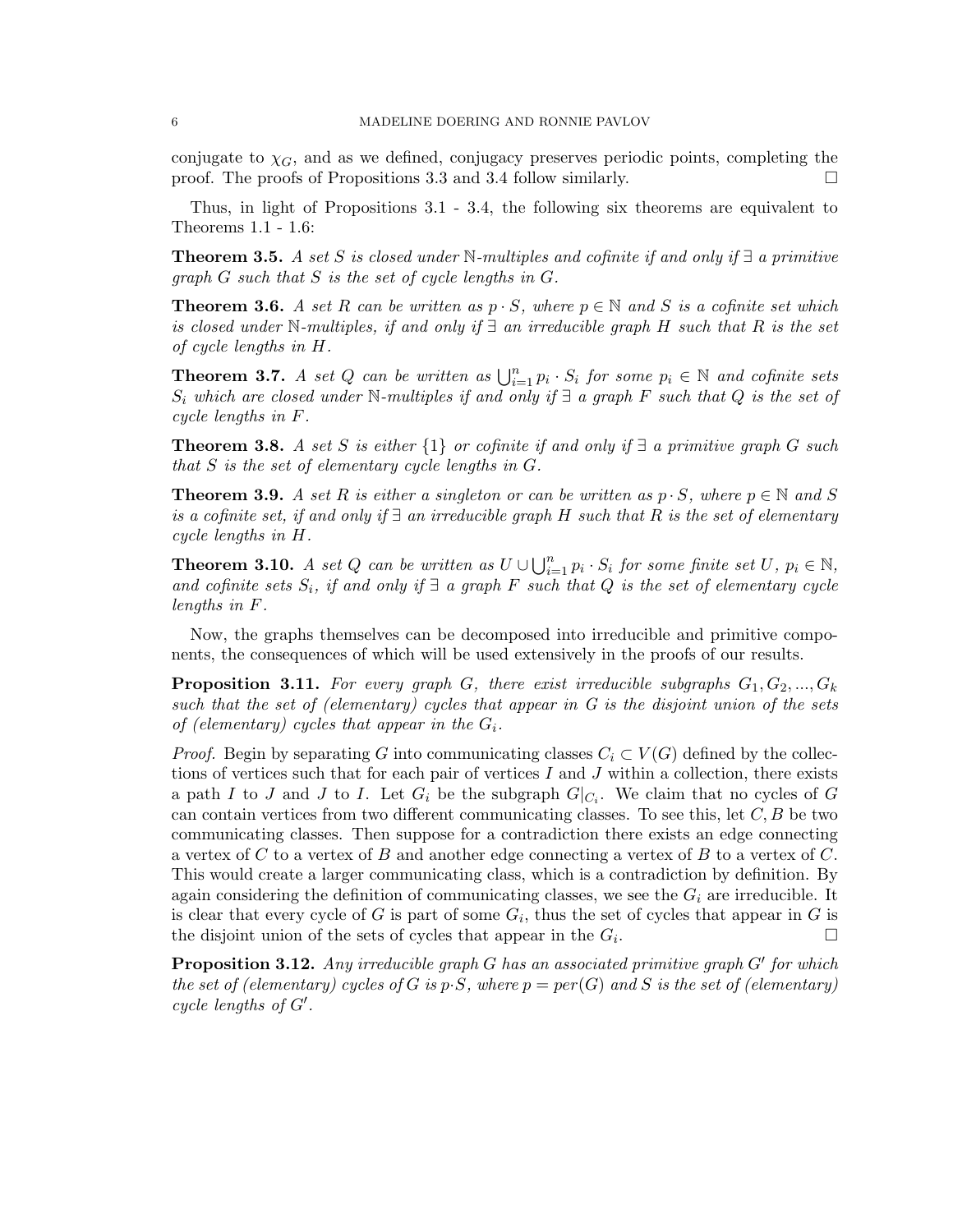*Proof.* Let *G* be irreducible. By Proposition 4.5.6 from [5],  $V(G)$  can be grouped into exactly *p* period classes which can be ordered as  $D_0, D_1, ..., D_{p-1}$  so that every edge that starts in  $D_i$  terminates in  $D_{i+1}$  (or in  $D_0$  if  $i = p-1$ ). The comment following Proposition 4.5.6 states that there is an associated graph  $G^p$ , called the higher power graph, that consists of p primitive (aperiodic and irreducible), disjoint subgraphs  $G_1, ..., G_p$ . In Exercise 4.5.6 from [5], it is shown that the edge shifts  $X_{G_i}$  associated to each  $G_i$  are conjugate to each other, and therefore contain the same numbers of points with (least) period *n* for every *n*. Then by Propositions 3.1 and 3.2, the  $G_i$  all contain the same (elementary) cycle lengths.

Since all  $G_i$  have the same (elementary) cycle lengths, we consider any  $G_i$ . By definition of the higher power graph (not given here), the set of (elementary) cycle lengths in *G* is *p*-times the set of (elementary) cycle lengths in  $G_i$ , thus there exists a cycle in  $G_i$  of length *k* if and only if there exists a cycle in *G* of length *pk*.

Any SFT *X* can therefore be represented by an associated graph *G*. Through use of the irreducible components and higher power graph, this *G* can be reduced to a primitive graph which is far simpler to work with. This will be an advantage in the following results.

## 4. Results on General Cycle Lengths

4.1. **Primitive Graphs.** The proof of Theorem 3.5, which is equivalent to Theorem 1.1 as noted in Section 3, now follows.

*Proof.*  $\Rightarrow$  Let *S* be a set closed under N-multiples and cofinite. We will now construct a graph *G* with the set *S* as the set of cycle lengths of *G*. Since *S* is cofinite,  $\exists N \in S$  such that  $\forall n \geq N, n \in S$ . Build a cycle of length *N*.  $\forall s \in S$  such that  $s \leq N$ , build a cycle of length *s* such that it shares a vertex with the *N*-cycle, but does not share a vertex with any other cycle of length less than *N*. This is possible as the *N*-cycle has *N* vertices and there exist at most  $N-1$   $s \in S$  such that  $s < N$ . Call these cycles of length less than N the "small cycles." Then, on the smallest cycle  $k$ , build cycles of length  $N + i$  such that *i ∈* 1*, ..., k −* 1 each sharing a unique vertex with the *k*-cycle. Call these cycles of length greater than *N* the "large cycles." Call the resulting graph *G*.

Every cycle shares a vertex with either the *N*-cycle or the *k*-cycle, the *N*-cycle and the *k*-cycle themselves sharing a vertex. Thus, there exists a path between vertices in any two cycles, and so *G* is irreducible. The gcd of the cycles of *G* is 1 since *G* contains cycles of length *N* and  $N + 1$ . Thus *G* is aperiodic. Therefore, *G* is primitive.

Let *P* be the set of cycle lengths of *G*. Then let *s* be any element of *S*. By construction, *∀s</i> ∈ S such that <math>s ≤ N</math>, <math>∃</math> cycles of length s. Thus if <math>s ≤ N</math>, the s-cycle already exists* within *G* by construction. Else,  $s > N$ . Then  $\exists i$  such that  $0 \leq i \leq k-1$  such that  $s \equiv N+i$ (mod *k*) since the  $N + i$  cover all *k* residue classes. Thus  $s = N + i + mk$ . If  $m < 0$ , then  $s < N + i$  and because  $i \in 1, ..., k - 1, s < N$ . This violates the assumption of  $s > N$ , hence  $m \geq 0$ . Thus if  $s > N$ , the *s*-cycle can be achieved by going around the  $N + i$  cycle once and the *k*-cycle *m* times. Therefore,  $s \in P$  and since  $s \in S$  was arbitrary,  $S \subseteq P$ .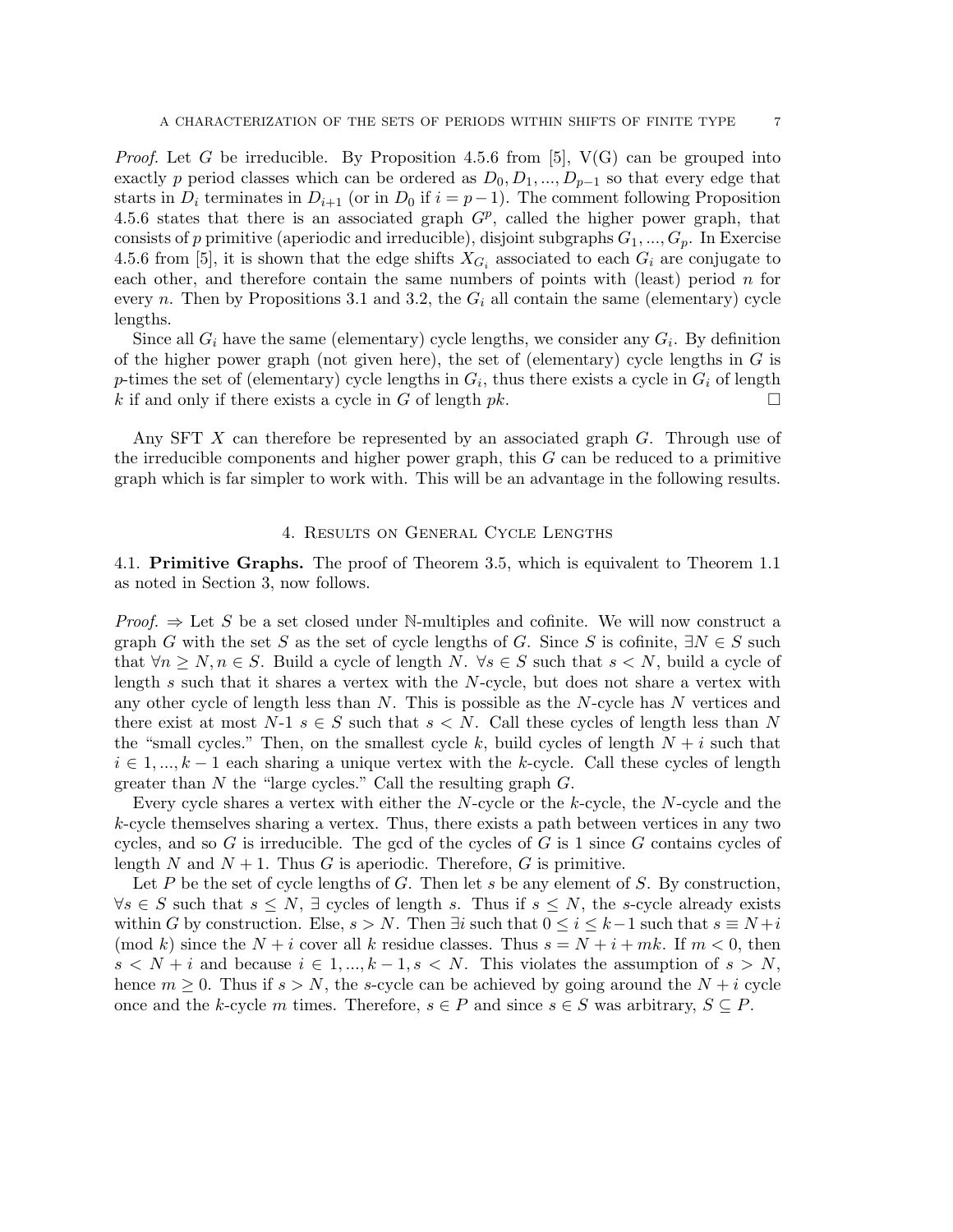Let *c* be any element of *P*, where *C* is an associated cycle of *G* with length *c*. There are two cases we consider:

**1.** *C* contains at least one edge from a large cycle.

Then by construction *C* must contain the entire large cycle. If *C* contains even one large cycle,  $c \geq N$  and thus  $C \in S$  as  $S$  is cofinite.

**2.** *C* contains no edges from any large cycle.

Then *C* must be made up entirely of small cycles. By construction no small cycles share a vertex, thus *C* is a cycle of length  $c = ms$ , where  $m \in \mathbb{N}$  and  $s \in S$ . Hence  $c \in S$  as *S* is closed under N-multiples.

Thus, since C was arbitrary,  $P \subseteq S$ , and therefore S represents the set of cycles of G.

*⇐* Let *G* be a primitive graph and *T* be the set of cycle lengths of *G*. *∀n ∈* N, if *∃* a cycle in *G* of length  $z \in \mathbb{N}$ ,  $\exists$  a cycle of length *nz* obtained by going around the cycle of length *z n*-times. Hence, *T* is closed under N-multiples. As well, *G* being primitive implies it is both irreducible and aperiodic. Thus, by Theorem 4.5.8 and Proposition 2.2.12 from [5], if *G* is primitive, then *T* is cofinite.

4.2. **Irreducible Graphs.** The proof of Theorem 3.6 now follows.

*Proof.*  $\Rightarrow$  Let  $R = p \cdot S$ , where  $p \in \mathbb{N}$  and *S* is a set closed under N-multiples and cofinite. By Theorem 1, there exists a primitive graph *G* such that the set of cycle lengths of *G* is *S*. Take this graph *G* and for every directed edge between two vertices *I* and *J* in *G*, create a path of *p* directed edges and *p −* 1 vertices beginning at *I* and ending at *J*; all such sets of newly created vertices are disjoint. Call the new graph *Gp*.

Each cycle length of *G* has been multiplied by *p* in  $G_p$ , thus  $\text{per}(G_p) = p$  since  $\text{per}(G)$  $= 1$  as *G* is primitive. Then take *I* and *J*, two vertices of  $G_p$ . There are three cases: **1.** Both exist in *G*.

Then there exists a path in *G* starting at *I* and terminating at *J*. Such a path then also exists in  $G_p$ , but its length has been multiplied by a factor of  $p$ .

**2.** One vertex exists in *G*.

Assume *I* exists in *G* and *J* exists only in  $G_p$ . By construction, there exist  $p-1$  directed edges forming a path starting at a vertex *V* existing in *G* and terminating at *J*. By the previous case there exists a path in *G<sup>p</sup>* starting in *I* and terminating in *V* . Then *V* was at most *p −* 1 directed edges away from *J*, thus there is a path from *I* to *J* consisting of the path *I* to *V* then *V* to *J*.

Assume *I* exists only in  $G_p$  and *J* exists in *G*. The proof is similar.

**3.** Both exist only in *Gp*.

Then by construction there exist at most  $p-1$  directed edges forming a path starting at *I* and terminating at a vertex existing in *G*, call it *A*, and there exist at most  $p-1$  directed edges forming a path starting at a vertex existing in *G*, call it *B*, and terminating at *J*. By case 1 there exists a path starting at *A* and terminating at *B*. Then there are at most  $p-1$  edges *I* to *A* and  $p-1$  edges *B* to *J*, thus there exists a path from *I* to *J* consisting of the combination of paths *I* to *A*, *A* to *B*, *B* to *J*.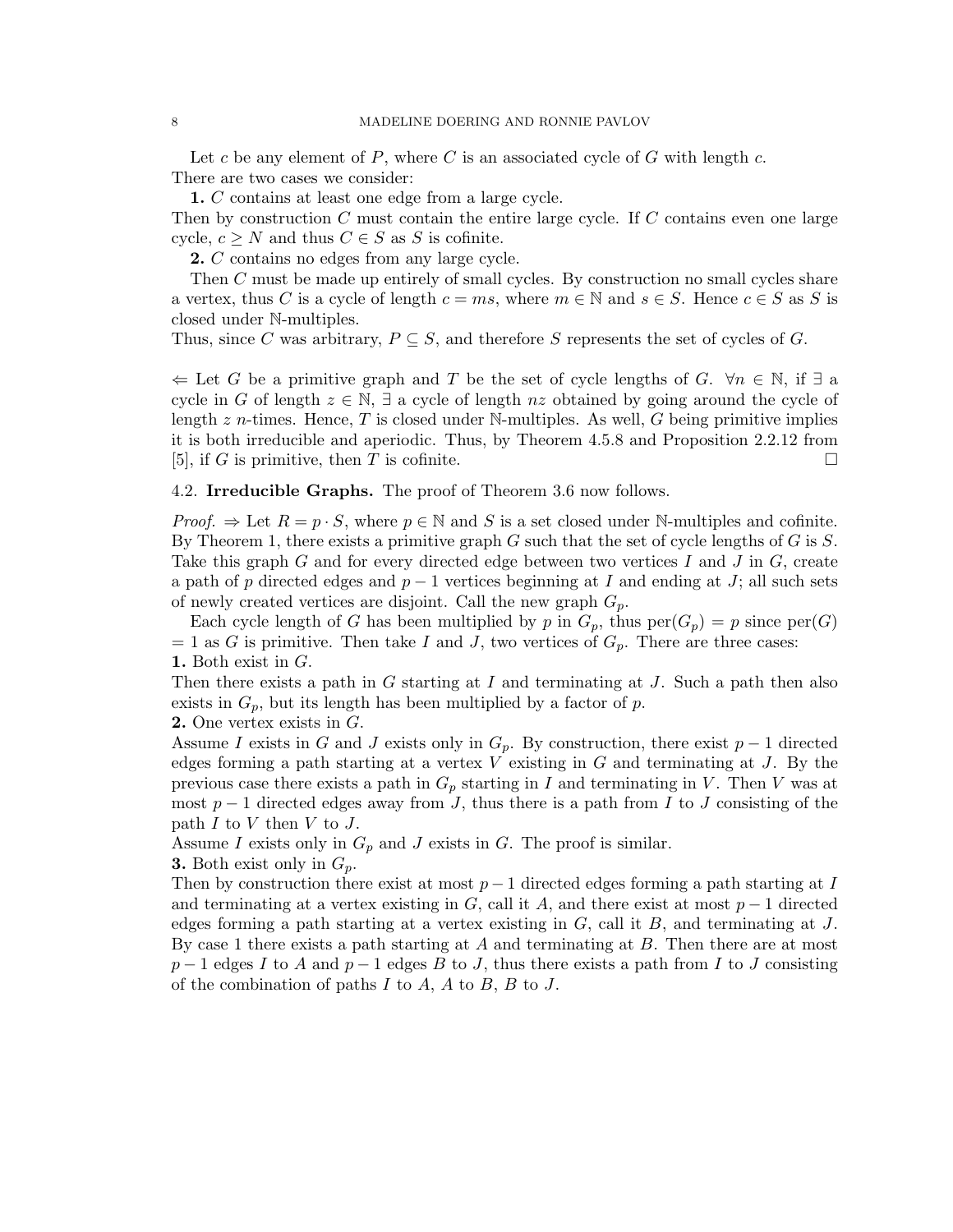In each case, for any two vertices *I* and *J* there exists a path in *G<sup>p</sup>* starting at *I* and terminating at  $J$ . Therefore  $G_p$  is irreducible.

*⇐* Let *H* be an irreducible graph with period *p*. By Proposition 3.12, *H* can be associated to a primitive graph *G* with set of cycle lengths *T* so that the set of cycle lengths of *H* is *p*  $\cdot$  *T* where, by Theorem 3.5, *T* is a set closed under N-multiples and cofinite.  $\square$ 

4.3. **Arbitrary Graphs.** The proof of Theorem 3.7 now follows.

*Proof.*  $\Rightarrow$  Let  $Q = \bigcup_{i=1}^{n} R_i$  where  $R_i = p_i \cdot S_i$ , where  $p_i \in \mathbb{N}$  and  $S_i$  is closed under Nmultiples and cofinite. By Theorem 3.6, for each  $i \in 1, ..., n$ , there exists an irreducible graph  $G_i$  such that each  $G_i$  has set of cycle lengths  $R_i$ . Place them together, with no edges connecting any  $G_i$  to any other, and call the resulting graph  $G$ . As there do not exist any edges connecting vertices from different  $G_i$ , the cycles of  $G$  are only the cycles of the individual  $G_i$ , thus the set of cycles of  $G$  is  $Q = \bigcup_{i=1}^n R_i$ .

*⇐* Let *F* be an arbitrary graph. By Proposition 3.11, *F* can be broken down into irreducible subgraphs  $F_i$  for  $1 \leq i \leq n$ . By Theorem 3.6, the set of cycle lengths of each  $F_i$  can be written as  $R_i = p_i \cdot T_i$ , where  $T_i$  is a set that is closed under N-multiples and cofinite and  $p_i$  is the period of  $F_i$ . Hence the set of cycle lengths of  $F = \bigcup_{i=1}^n R_i$  $\Box$ 

## 5. Results on Elementary Cycle Lengths

## 5.1. **Primitive Graphs.** The proof of Theorem 3.8 now follows.

*Proof.*  $\Rightarrow$  Let *S'* be either  $\{1\}$  or cofinite. If *S'* is  $\{1\}$ , then we can create the primitive graph consisting of a single vertex with a self-loop; this graph clearly has only one elementary cycle, with length 1. We then assume *S ′* is a cofinite set. By the same construction found in the proof of Theorem 3.5, use *S ′* to construct a primitive graph *G′* . Let *P ′* be the set of elementary cycle lengths of *G<sup>'</sup>*. The reader can note, since  $S \subset P$  in Theorem 3.5 and all cycles created were elementary cycles,  $S' \subset P'$ .

Then let  $c'$  be an element of  $P'$ , where  $C'$  is an elementary cycle of  $G'$  of length  $c'$ . The two cases seen in the proof of Theorem 3.5 hold, except for a nuance of case 2. Here - the case where  $C'$  contains no edges from any large cycle - we need only consider  $m = 1$ , else  $C'$  is not elementary. Since this was the only instance where the fact that  $S$  was closed under N-multiples (something not necessarily true of  $S'$ ) was used,  $P' \subseteq S'$ .

*⇐* Let *G* be a primitive graph. By definition, as *G* is primitive, *G* is irreducible and aperiodic. By Lemma 4.5.6 from [5], since *G* is irreducible, for an arbitrary  $v \in V(G)$ , the gcd of all lengths of cycles starting and ending at *v* is  $per(G)$ . Since  $per(G) = 1$ , there exist cycles  $D_1, D_2, ..., D_l$  beginning and ending at *v* such that  $gcd(|D_i|) = 1$ .

Without loss of generality, we can first remove duplicate cycles. Removing duplicate cycles does not change  $gcd(|D_i|) = 1$ , as no cycle length was removed from the gcd calculation. Should a cycle  $D_i$  visit  $v$  more than only at the beginning and end, it can be written as a concatenation of cycles  $C_i^1, C_i^2, ..., C_i^m$ , each of which visits *v* only at the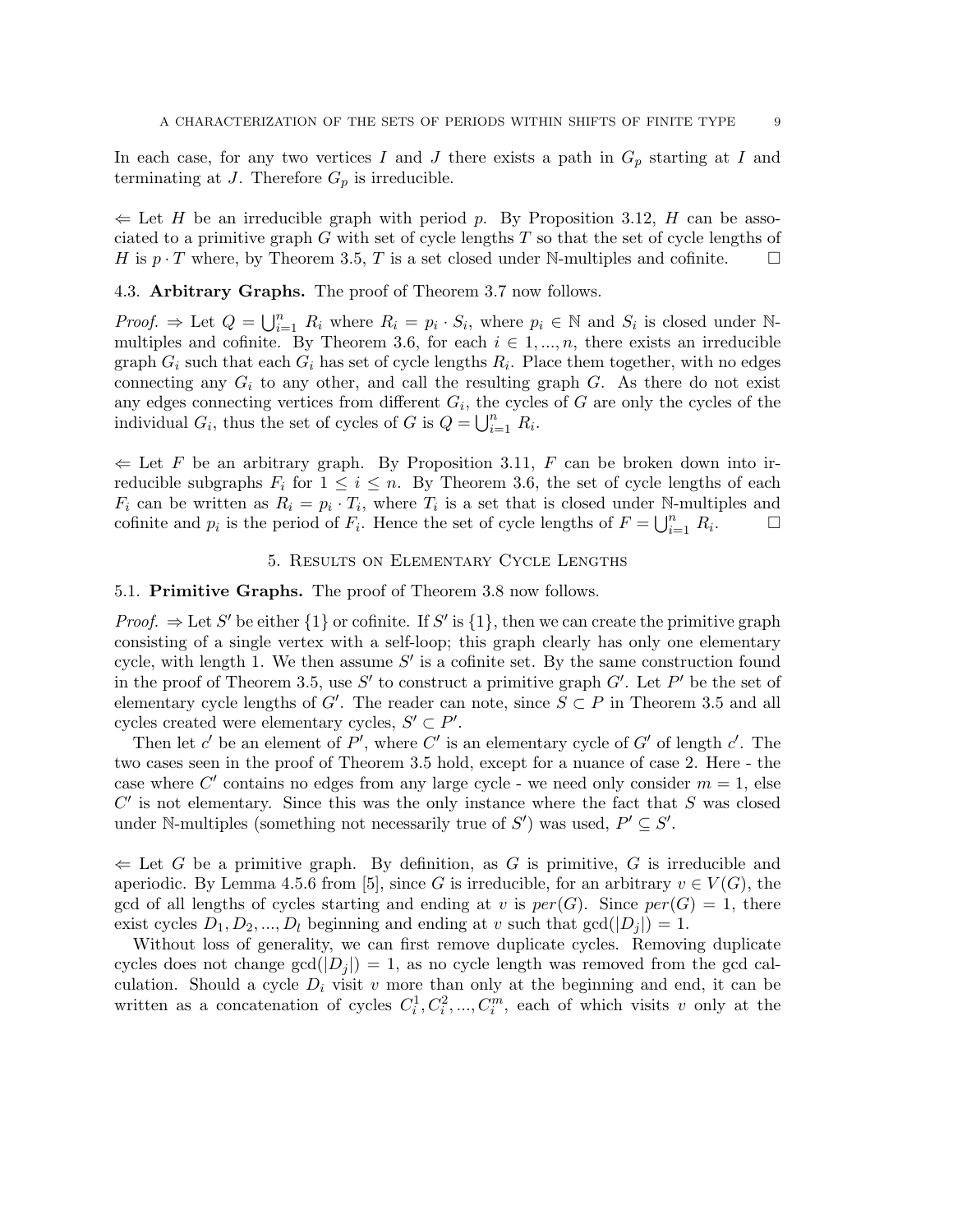beginning and end. Then,  $|D_i| = |C_i^1| + ... + |C_i^m|$ , and we claim that we maintain  $gcd(|C_i^1|, ..., |C_i^m|, |D_1|, ..., |D_{i-1}|, |D_{i+1}|, ..., |D_l|) = 1$ . To see this, assume for a contradiction  $gcd(|C_i^1|, ..., |C_i^m|, |D_1|, ..., |D_{i-1}|, |D_{i+1}|, ..., |D_l|) \neq 1$ . Then  $\exists$  a factor q such that  $gcd(|C_i^1|, ..., |C_i^m|, |D_1|, ..., |D_{i-1}|, |D_{i+1}|, ..., |D_l|) = q.$  Since  $|C_i^1| + ... + |C_i^m| = |D_i|$  and q is a factor of all the  $|C_i^j|$  ${}_{i}^{j}$ , *q* is a factor of  $|D_{i}|$ . Thus  $gcd(|D_{j}|) = q$ , but this is a contradiction since  $gcd(|D_j|) = 1$ . We have shown that we can reduce the  $D_1, ..., D_l$  to distinct cycles  $C_1, \ldots, C_k$  which only contain *v* at their beginning and end.

We then break into two cases:  $k = 1$  or  $k > 1$ . If  $k = 1$ , then  $|D_1| = 1$ , indicating a self-loop exists at *v*. Assume for a contradiction that *G* contains a different elementary cycle *C*. Then by irreducibility of *G*, a cycle exists that begins at *v* and traverses *C* before returning to *v*; this path is not just a repeated traversal of the self-loop since we assumed *C* non-elementary. Then there exists a subcycle *C ′* which contains *v* only at the beginning and end which is not the self-loop, contradicting  $k = 1$ . Thus, in this case the only elementary cycle in  $G$  is the self-loop at  $v$ , and therefore the set of elementary cycle lengths is *{*1*}*.

For the remaining case, assume  $k = 1$ , and let  $S_1 = \{n_1 | C_1 | + ... + n_k | C_k | : n_i \ge 0\}$ . It is well-known that  $S_1$  is cofinite in N and so  $\exists N$  such that  $\forall n \geq N, n \in S_1$ . Let  $S_2 = \{n_1|C_1| + ... + n_k|C_k| : \exists j, j' \text{ st } n_j, n_{j'} > 0\};\$  we will show that  $S_2$  is also cofinite. Choose an *n* bigger than *N* and all possible  $|C_i||C_j|$  for  $1 \leq i, j \leq k$ . Then  $\exists n_i \geq 0$  such that  $n = n_1 |C_1| + ... + n_k |C_k|$ . We then break into subcases:

1. If at least 2 of the  $n_i > 0$ ,  $n \in S_2$  by definition.

2. Else, since  $k > 1$ ,  $\exists i$  such that  $\forall j \neq i$ ,  $n_j = 0$ . Then choose any of the  $j \neq i$ .  $n = |C_j||C_i| + |C_i|(n_i - |C_j|)$ . Recall  $n > |C_i||C_j|$ . As  $n = n_i|C_i|$ , this implies  $n_i > |C_j|$ . Thus  $n_i - |C_j| > 0$ . Then  $n_j = |C_i|$  and  $n \in S_2$ . In either case,  $n \in S_2$ , therefore  $S_2$  is cofinite.

For all  $n \in S_2$ ,  $n = n_1|C_1| + ... + n_k|C_k|$ , we now construct a cycle of length *n* by beginning at  $v$  and following  $C_1$   $n_1$ -many times, then  $C_2$   $n_2$ -many times ... and finally  $C_k$  $n_k$ -many times. Call this cycle *C*. We can then write  $C = C_{i_1}^{t_1}$  $\frac{t_1}{i_1}C_{i_2}^{t_2}$  $\sum_{i_2}^{t_2} \dots C_{i_\ell}^{t_\ell}$  where  $\ell > 1$  and all  $t_i > 0$ .

We claim *C* is elementary. If *C* is not an elementary cycle, there exists *C ′* starting and ending at *v* such that  $C = (C')^p$  for some  $p > 1$ . Then  $C_{i_1}^{t_1}$  $\frac{d_1}{i_1} C_{i_2}^{t_2}$  $i_2^{t_2}...C_{i_\ell}^{t_\ell} = (C')^p$ . As each  $C_{i_j}$  only visits *v* at the beginning and end of the cycle it must be that either  $C' = C_{i_1}^m$ or  $C' = C_{i_1}^{t_1}$  $i_1^{t_1}...C_{i_j}^{t_j}C_{i_{j+1}}^m$ , where  $j \geq 1$  and  $0 \leq m < t_{j+1}$ . In the first case, *C*<sup>'</sup> consists of *m*-many  $C_{i_1}$ , thus  $(C')^p = C_{i_1}^{mp}$  $\binom{mp}{i_1}$ . However, we know  $C_{i_2}$  is the next cycle to be followed in order to return to *v* after  $C_{i_1}^{t_1}$  $C_{i_1}$ . Then  $C_{i_1} = C_{i_2}$ , however, the  $C_{i_j}$  are distinct, thus this is a contradiction. In the second case,  $(C')^p = (C_{i_1}^{t_1})$  $C^{t_1}_{i_1} \dots C^{t_i}_{i_j} C^{m}_{i_j+1}$ , though again we know the after *C'*,  $C_{i_j+1}$  is the next cycle to be followed before returning to *v*. Thus  $C_{i_1} = C_{i_j+1}$ for some  $j \geq 1$ . Again, this is a contradiction as the  $C_{i_j}$  are distinct. Hence, C is an elementary cycle. Therefore, given a primitive graph *G*, the set of elementary cycle lengths of *G* is cofinite.

5.2. **Irreducible Graphs.** The proof of Theorem 3.9 now follows.